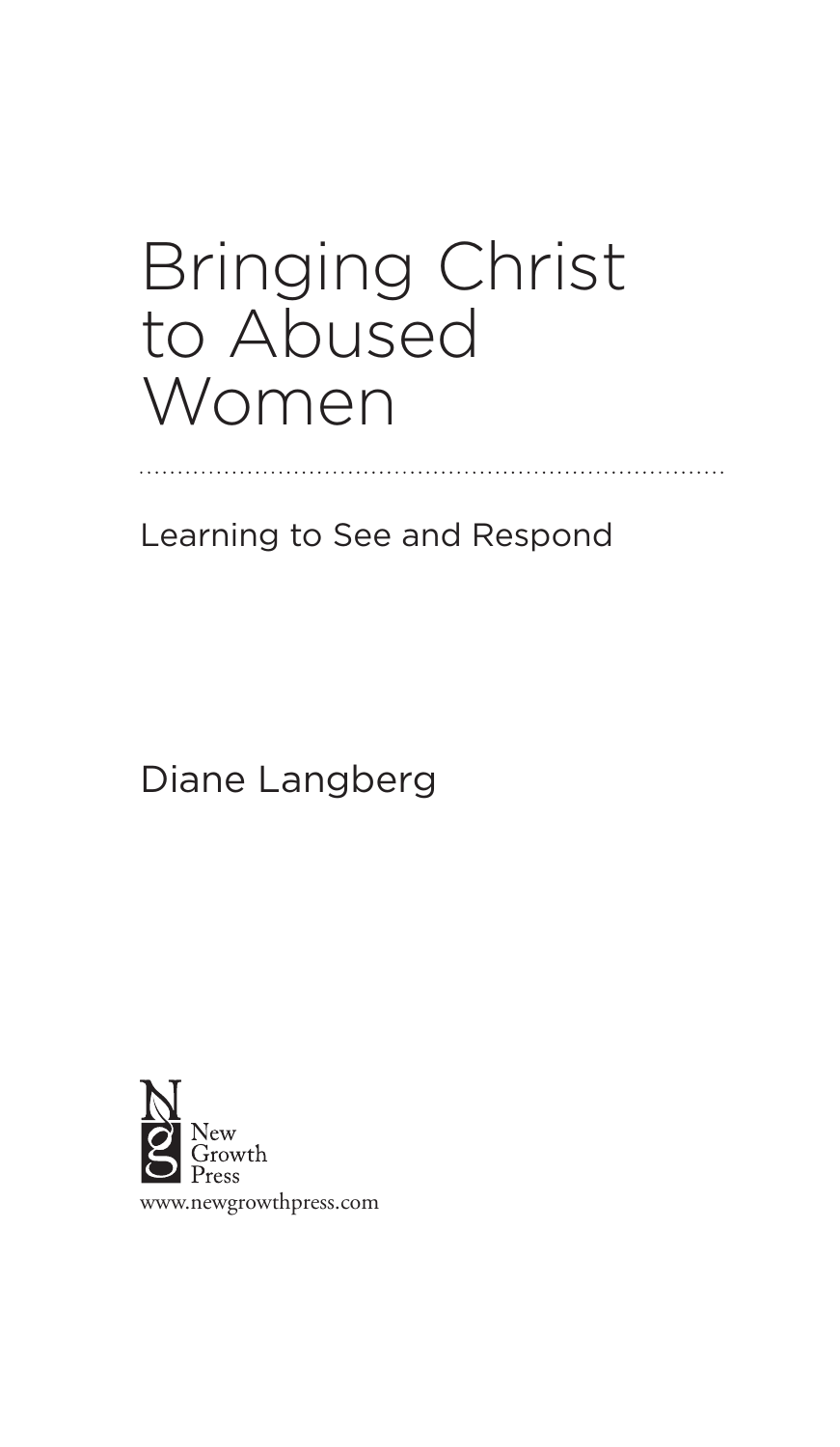New Growth Press, Greensboro, NC 27404 www.newgrowthpress.com Copyright © 2013 by World Reformed Fellowship

All rights reserved. No part of this publication may be reproduced, stored in a retrieval system, or transmitted in any form by any means, electronic, mechanical, photocopy, recording, or otherwise, without the prior permission of the publisher, except as provided by USA copyright law. Published 2013.

All Scripture quotations, unless otherwise indicated are from the *New American Standard Bible*, © Copyright 1960, 1962, 1963, 1968, 1971, 1972, 1973, 1975, 1977, 1995 by The Lockman Foundation. Used by permission.

Scripture quotations marked ESV are taken from *The Holy Bible*, *English Standard Version*® (ESV®), copyright © 2000, 2001 by Crossway Bibles, a division of Good News Publishers. Used by permission. All rights reserved.

Cover Design: Faceout books, faceout.com Typesetting: Lisa Parnell, lparnell.com

ISBN-10: 1-939946-17-4 ISBN-13: 978-1-939946-17-1

Library of Congress Cataloging-in-Publication Data Langberg, Diane. Bringing Christ to abused women : learning to see and respond / author Diane Langberg. pages cm Includes bibliographical references and index. ISBN 978-1-939946-17-1 (alk. paper) 1. Abused women—Religious life. 2. Women—Violence against. I. Title. BV4596.A2L36 2013 261.8'327—dc23 2013024535

Printed in Canada

20 19 18 17 16 15 14 13 1 2 3 4 5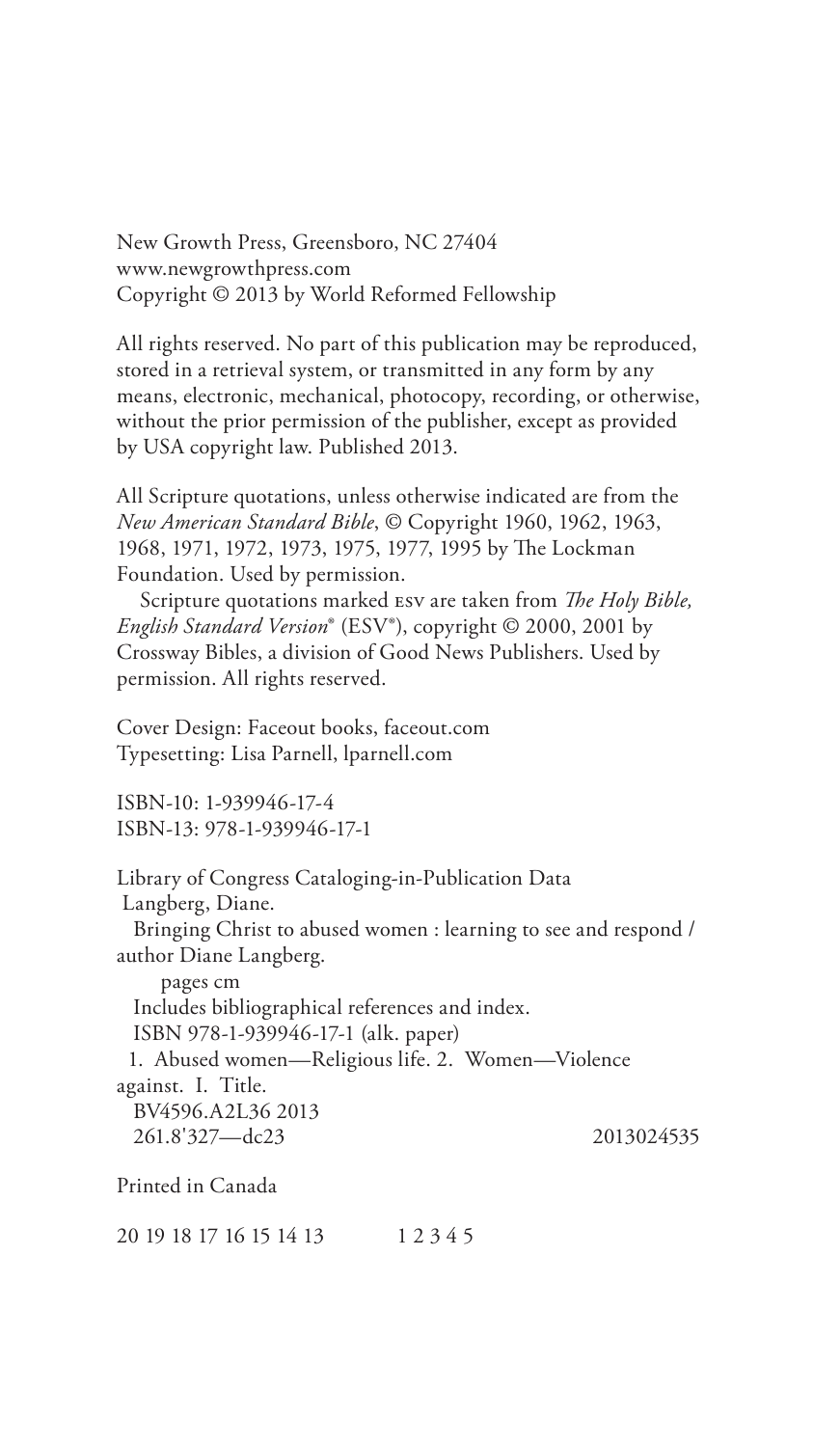*I swore never to be silent wherever and whenever human beings endure su"ering and humiliation. We must always take sides. Neutrality helps the oppressor, never the victim. Silence encourages the tormentor, never the tormented.1*

—Elie Wiesel, 1986 Nobel Prize acceptance speech

I grew up the daughter of an Air Force colonel. My father was usually in uniform—or sometimes a flight suit because he was a pilot. However, no matter where we lived and no matter what he was doing, it was clear that he was a colonel in the United States Air Force. Not only did my father's outward appearance indicate who he was, but because he was a man of integrity, he was a man of his uniform all the way through. His carriage, his manners, his speech, his time use, and his respect toward those over or under him—in uniform or out—always demonstrated who he was.

He taught us the importance of reflecting who we were as well. My brother and I were the colonel's kids. We, along with our father, represented the government of the United States. We were expected to act accordingly. We responded with "Yes, sir," and "Yes, ma'am." We learned how to greet officers who came to the house. We learned how to answer the phone. We learned how to stand at attention when the flag was lowered for the day, no matter where we were on the base. My father went out in the name of the US. Since we went with him, we too went out under that massive name.